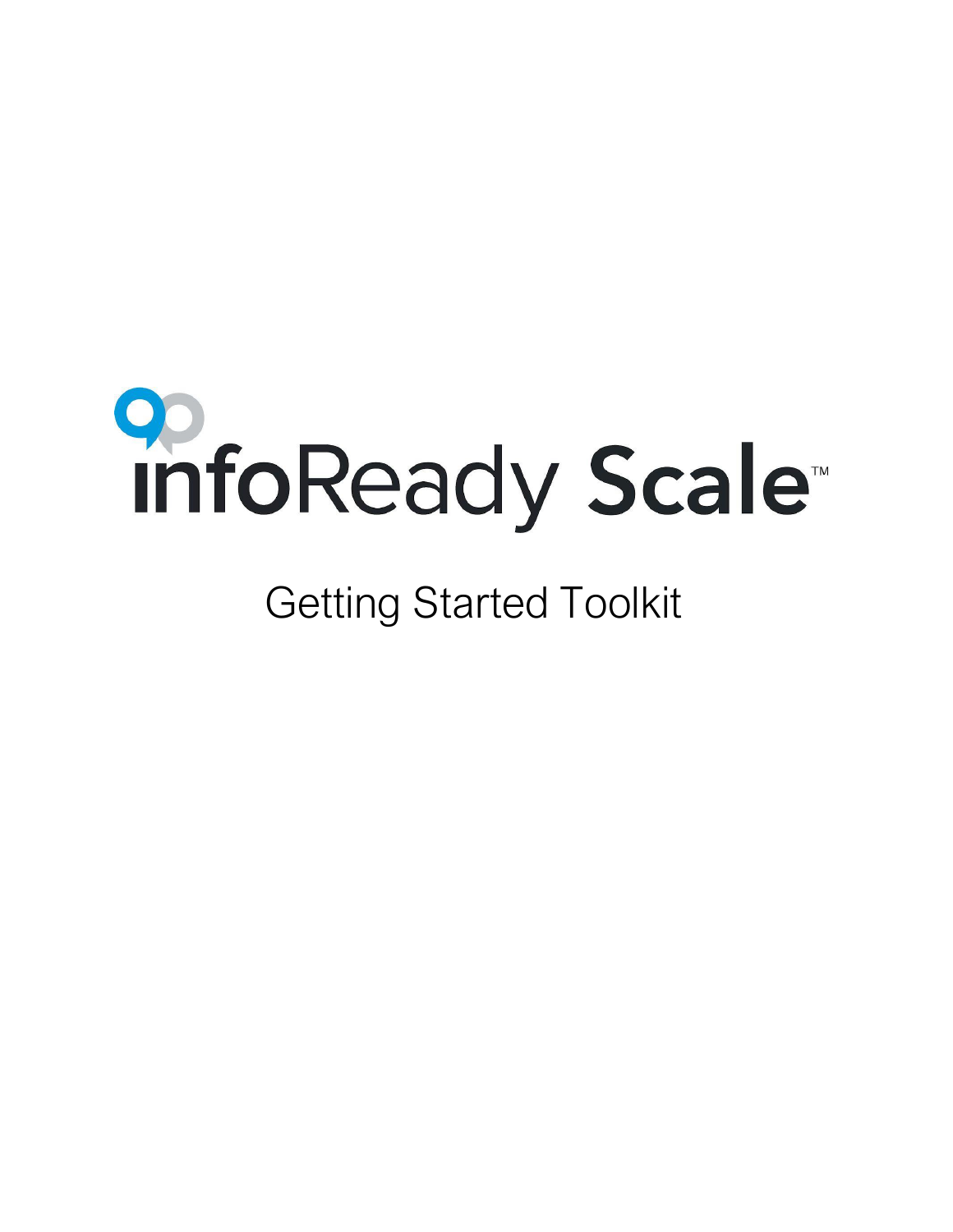<span id="page-1-0"></span>

# **Table of Contents**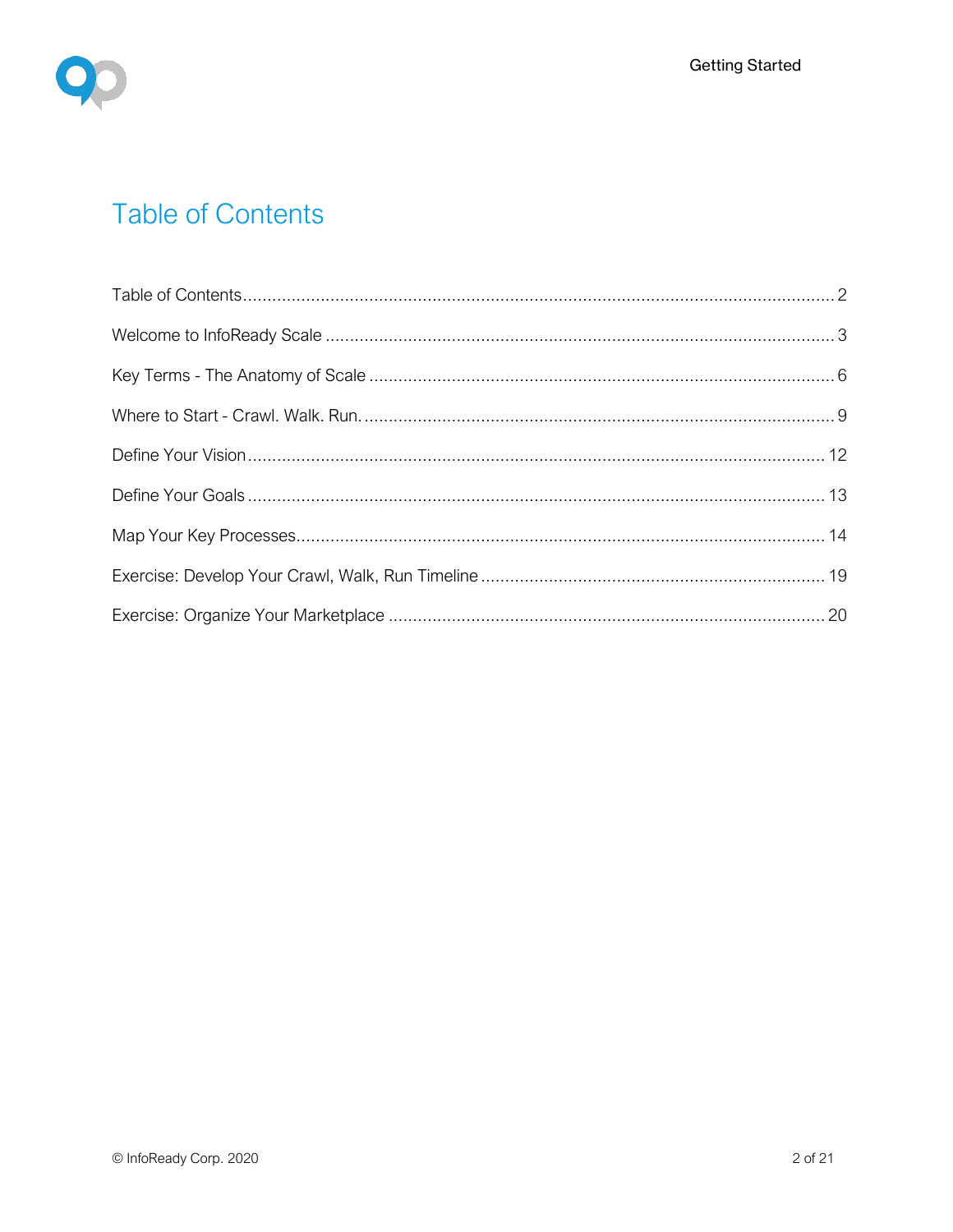

# <span id="page-2-0"></span>Welcome to InfoReady Scale

InfoReady Scale is designed to help higher education institutions drive and manage awareness of your organization's internal and external opportunities, increase and provide insight into interactions, and significantly boost continuous engagement. For Scale Workflow users, the platform also provides powerful and easily used tools for metrics, analysis, and program administration.

InfoReady Scale is a highly robust and comprehensive platform that allows you to graphically showcase virtually all of the programs, events, and resources your campus offers – from the broadest institutional level to individual schools, colleges, programs, and even departments.

Scale's use of *tiles* to graphically represent those opportunities at increasingly more detailed levels (including down to *apply, enroll*, and *pay* options) means users can quickly and easily identify and access the information most important to them – without the need for confusing drop-down boxes, continuous scrolling, searching multiple webpages, or dead ends.

When users and site visitors can immediately experience the entirety of your opportunities – whether from a campus-wide perspective or that of a single unit, program, event, or resource – they more immediately engage with your institution and are significantly more likely to take action on that engagement.

Because InfoReady Scale has been developed to improve both the administrator and user experience, it's also simple to install and implement, intuitive to use for managers and site visitors, secure and low maintenance due to its Cloud storage, and the most cost effective way to draw attention, both on-campus and externally – to the depth and richness of your institutional offerings.

From design and development to implementation, maintenance, and user experience perspectives, we're confident InfoReady's Scale will exceed your expectations. But to get the most out of Scale, we've asked institutional administrators to share their best practices with you. Their "tips from the experts" below will help maximize your Scale success.

#### *Start by Crawling…*

*Chances are, after initial familiarization with Scale, you'll see applications beyond your specific need – ranging from relevance to similar programs in sister units up to those which could impact major functions, such as admissions or advancement, up to ones which could benefit the institution as a whole.*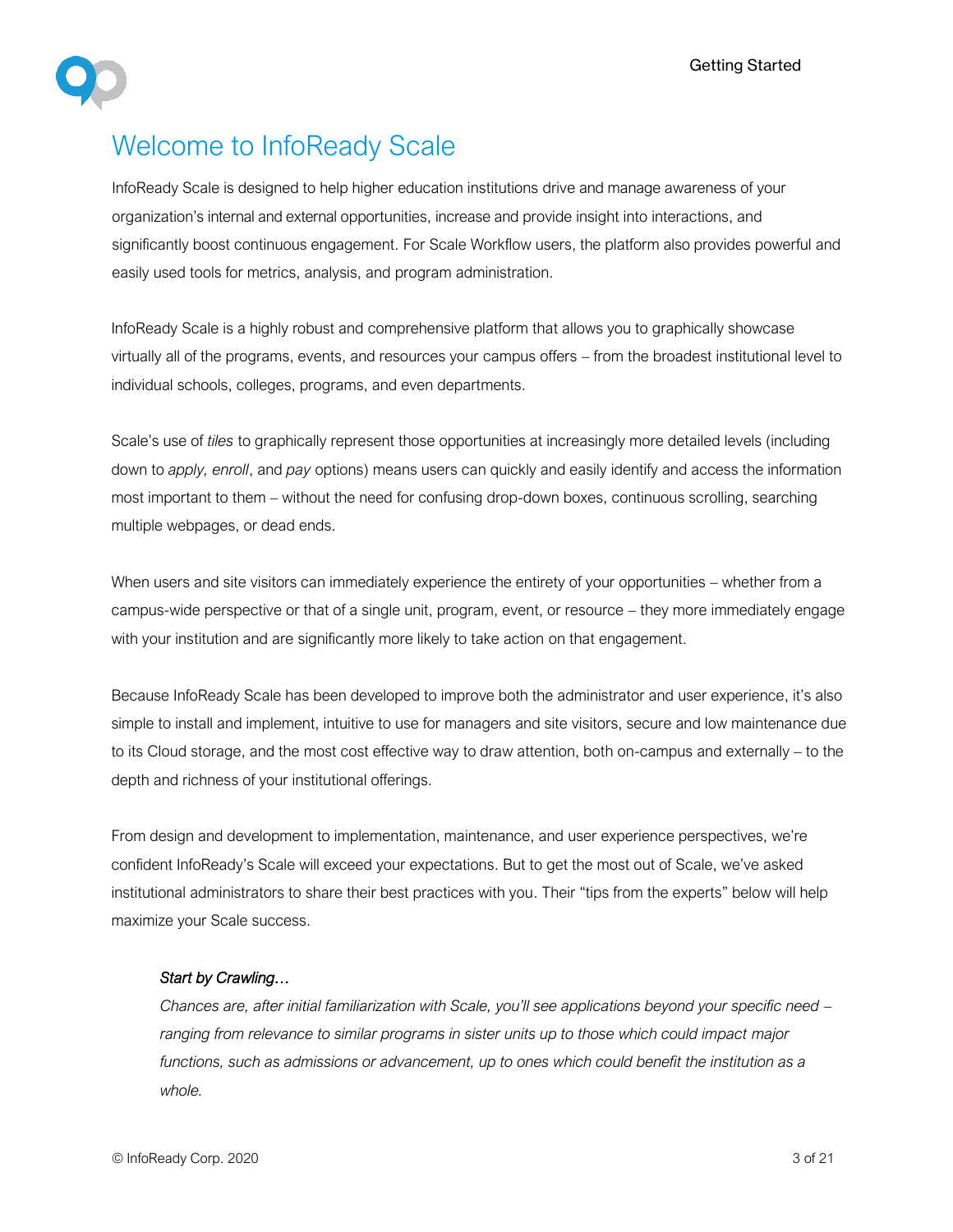

*But while it's important to keep future possibilities in mind (they could impact how you design or configure your tiles, carousels, and landing pages), starting small makes sense for most users.*

*That's because limited and incremental change is easiest for most people to understand and adopt. Starting small also offers both administrators and users "proof of concept" that will boost their confidence in Scale … plus make later applications and usage more acceptable.*

### *Once You're Walking …*

- *Streamline management opportunities*
- o *Ask what opportunities aren't in the Marketplace but should be*
- o *Ask who isn't yet engaged but should be*
- *Enhance the organization of your opportunities*
- o *Reorganize Carousels*
- o *Collaborate with InfoReady for advanced search implementation*
- o *Implement your first Landing Pages*

#### *Then Start Running …*

- *Check your performance indicators*
- o *Do constituents know that successful promotion begins with Marketplace inclusion of their opportunity?*
- o *Do constituents know that Marketplace is the first and best place to explore available opportunities?*
- o *Using web analytics, are constituents finding what they need?*
- o *Does keyword search lead to the relevant opportunities?*
- o *Are new Landing Pages needed?*
- o *Is it time to add more complex processes? Create new processes? Add InfoReady Workflow?*

The InfoReady team is pleased to provide the following guide to the world of Scale and the engagement and workflow capabilities it offers.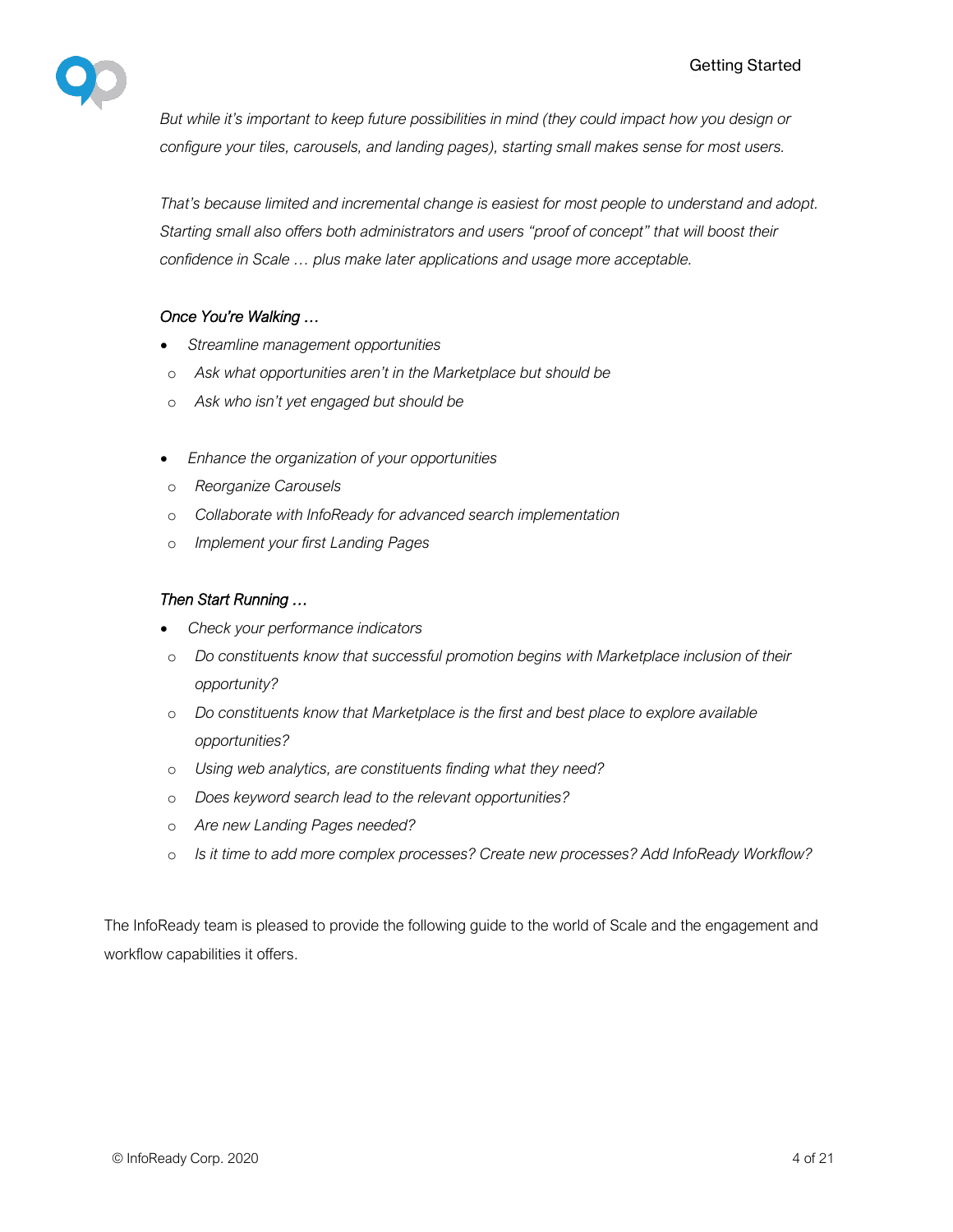

### About This Toolkit

This toolkit is designed to help you structure your InfoReady Scale implementation with the support of your InfoReady Customer Success Team. In the process, we'll be developing your planning process, documenting key decision-making, assisting with implementation, and helping you chart longer-term strategy.

Topics covered include:

- Key terms
- Where to start
- Defining your vision
- Defining your goals
- Building your team
- Identifying and mapping key processes
- Developing your "Crawl, Walk, Run" strategy
	- Defining your success criteria/Which goals will you pursue in each step.
	- Measuring success
- Configuring the platform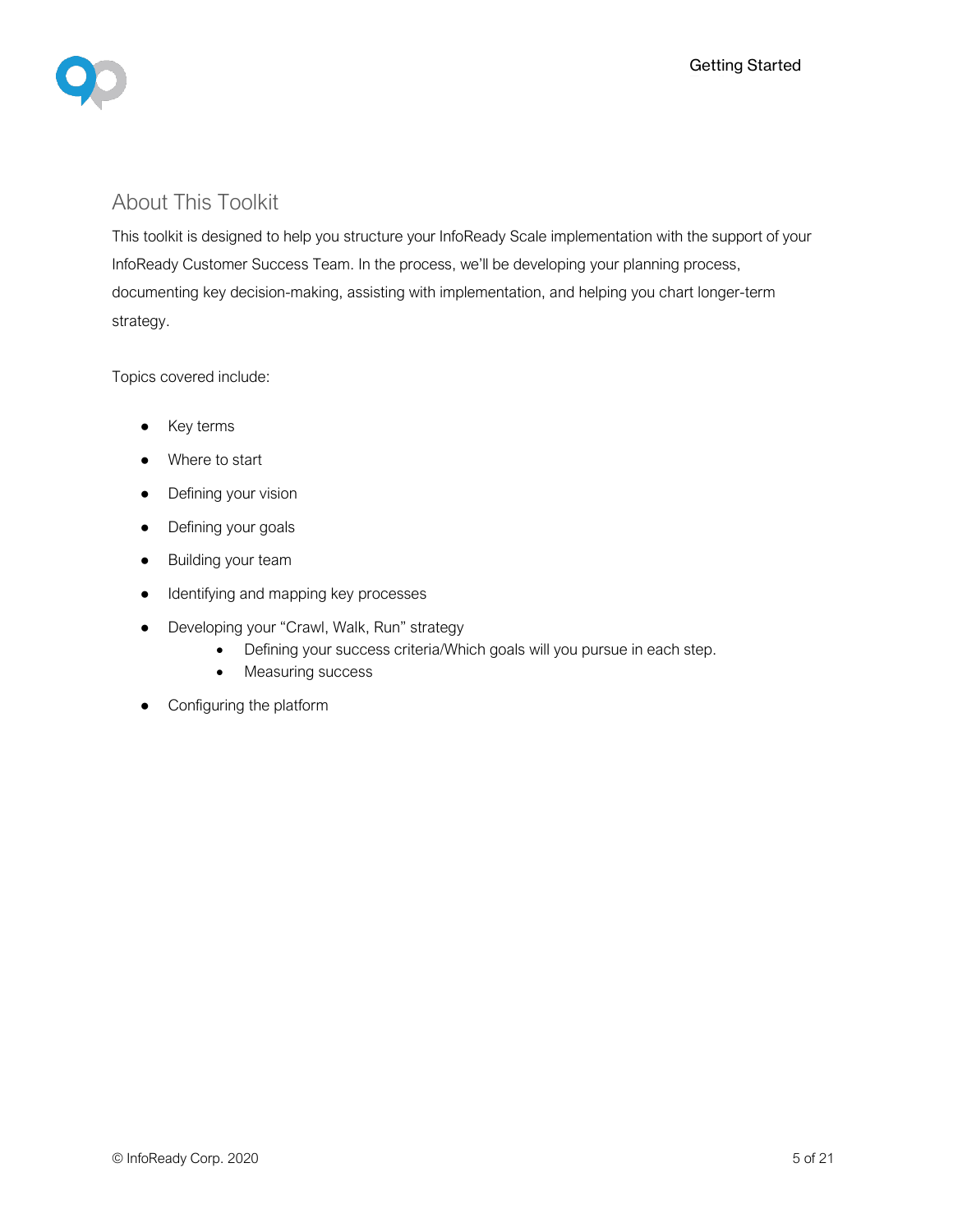

# <span id="page-5-0"></span>Key Terms - The Anatomy of Scale

Throughout our documentation, and within Scale itself, there are a variety of terms with which you may not yet be familiar. Take some time to understand these terms, as they're the building blocks of the platform and will help drive your success.

Opportunity - A point of engagement with your organization. Opportunities may be events, resources, programs, job postings, research opportunities, funding opportunities, blog/news posts, products, etc. They are visually represented in the Scale Marketplace as *Tiles*.

Marketplace - A robust, searchable, and interactive catalog of opportunities within your organization. The Marketplace is the default view for users of the platform. As with any of the features within the top navigation of the platform, "Marketplace" may be renamed to suit your needs.

Tile - A visual representation of an opportunity within your organization. Tiles are showcased to your users within the Marketplace.

Learn More Page - A webpage that provides visually rich promotion of an opportunity. The feature includes a drag and drop interface to create and customize text, video, images, and more. A button on the Tile directs visitors to the page. The Learn More page also has a unique web address that can be shared for promotion on other websites, in email campaigns, social media, etc. Tiles can be created with or without or without a Learn More Page.

"Learn More" Button - The Tile menu allows users to click a "Learn More" link, a button, to view an opportunity's Learn More Page, if enabled. If desired, the label of the link displayed to users can be modified. If a webpage about the opportunity already exists outside of Scale, the Learn More button can be configured to link to that webpage simply by entering the webpage address.

"Apply" Button - Similar to the Learn More button, the Tile menu allows users to click an "Apply" link to begin an application (e.g., complete a form, RSVP, register, etc.) to a specific opportunity. The label of the link can be changed. If the opportunity is configured to include a workflow, the link will automatically connect to that workflow; if the application is managed by an external application, the link can be configured to link to that application by entering the web address for that application.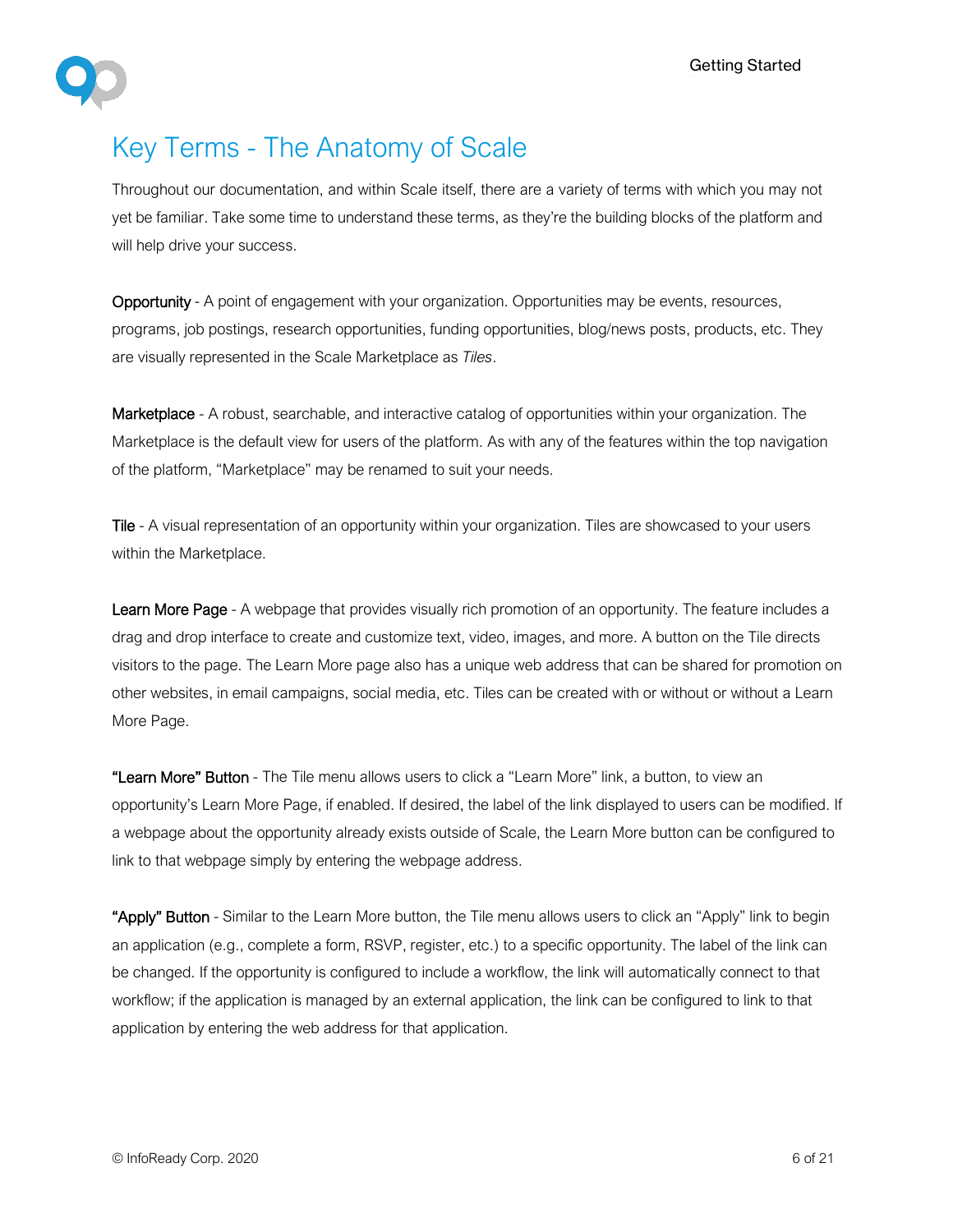#### Getting Started

Toolkit



Carousel - Carousels are groupings of opportunities in the Marketplace organized around a particular theme (e.g., topic, event, audience, etc.) that can be presented to users and scrolled through via a horizontal interface. This allows users to gain information quickly about similar opportunities and take action. There are platform-level Carousels (e.g., "Recently Added," "Favorites," and "All") as well as Custom Carousels you may create to include Tiles of your choosing.

Landing Pages – Landing Pages provide another form of organization of opportunities within Scale. While all opportunities are showcased in the Marketplace, you may wish to create and curate a dedicated location where users may explore opportunities associated with specific groups (schools, colleges, departments, offices, etc.), events (e.g., conferences), or audiences (e.g., prospective students, current students, faculty, staff, community partners, etc.). Each Landing Page has a unique web address that can be included on existing websites and in existing communications with which your constituencies are already familiar. Landing Pages allow you to leverage existing infrastructure and points of engagement to drive awareness of the broader landscape of opportunities within your organization that are showcased in the Marketplace. You may also consider offering Landing Pages to specific groups within your organization to help drive their participation in your implementation of Scale.

Workflow - A collection of steps that together define a process or part of a process. Multiple workflows may be connected ("daisy-chained"), allowing information gathered from one part of a process to be accessible within another part of a process (for review, other processes, etc.).

Search - In the Marketplace and within Landing Pages, users may refine opportunities of interest via keyword search.

Advanced Search - Within the Marketplace, in conjunction with the keyword search, you may choose to develop search facets that allow users to refine opportunities via any number of categories and subcategories. This feature is typically explored during the crawl-phase, developed with InfoReady during the walk-phase, and then refined overtime with the insight of user analytics.

### Top Navigation

About - If enabled, the About section of the platform appears to all users, those with and without accounts. Using the same interface as the Learn More Pages, you can use this section to inform users about your organization and your Marketplace. "About" may be renamed.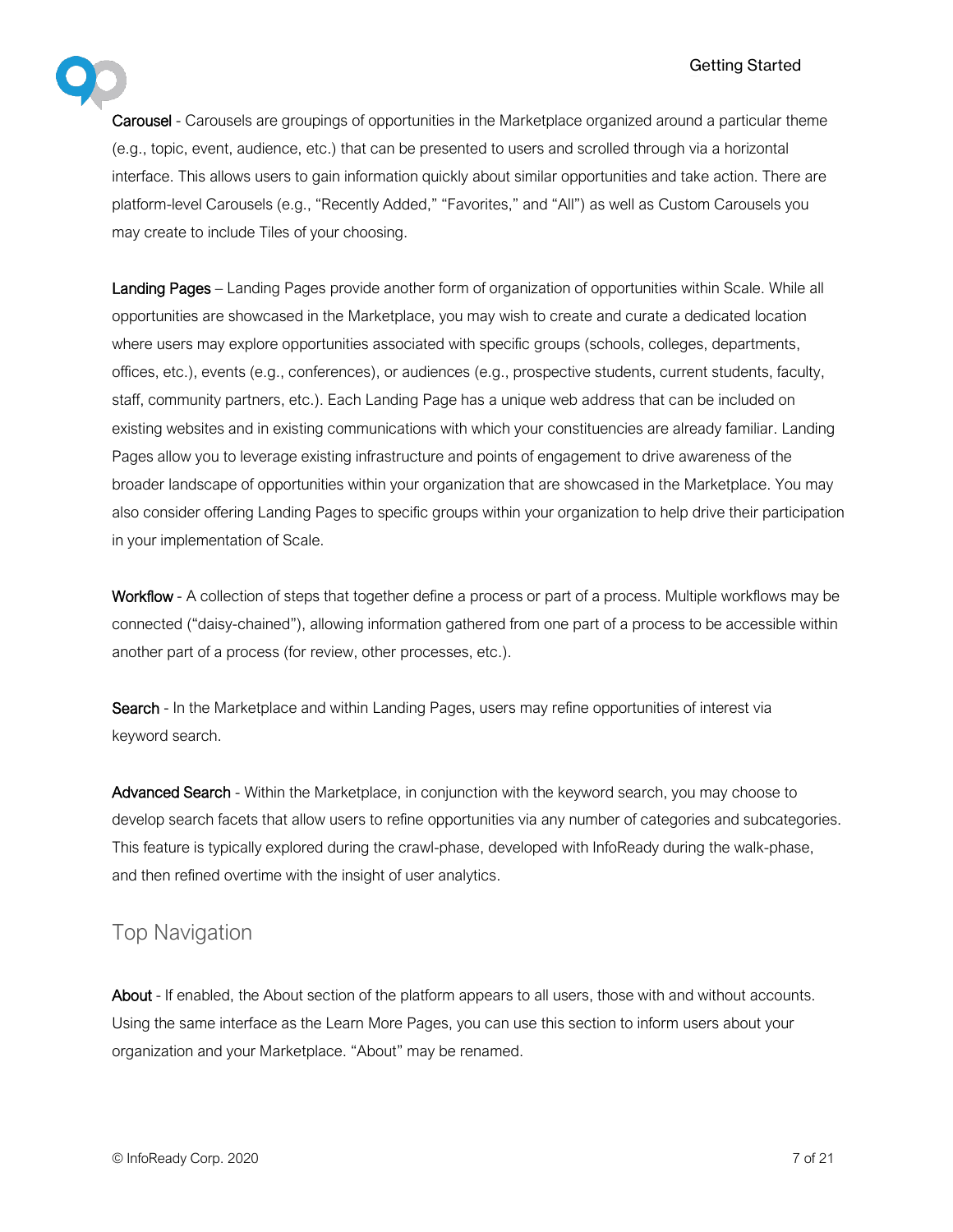

Dashboard - Any opportunity may be associated with Workflow tasks a user is requested to complete (e.g., register, RSVP, complete an application, complete a payment, etc.). Users see assigned tasks in their Dashboard in the top navigation menu. "Dashboard" may be renamed.

Manage - The Manage section of the platform allows administrators to create new Tiles and Workflows, as well as view and edit existing Tiles, Workflows, and Users. "Manage" may be renamed.

Admin - The Admin section of the platform allows administrators to configure the look and feel of the platform, including colors and branding. This is also the location where Custom Carousels may be configured. "Admin" may be renamed.

My Account - "My Account" includes a user's profile information. Users may change passwords here, as well as view any applications or reviews they have completed. "My Account" may be renamed.

Workflow Step - One of many activities in common processes. Workflow steps are easily configured and connected to one another to meet the needs of a clients' process. Current step types include:

- Form Step An administrator customizes a form to present to users for collecting certain information. Users complete and submit the information. Information can then drive other steps of a process.
- References Step A user is asked to identify individuals who can provide references for the user. The user provides their names and email addresses. Individuals are contacted via email and receive a link to complete a reference form that has been configured by the administrator of the process.
- Payment Step A payment form solicits payment information from a user and completes a payment transaction.
- Approval Step An administrator configures the parameters of an approval or review, including identifying what information from an application a reviewer can see.
- Wait Step This step halts further workflow steps until a specified date.
- Flow Condition The Flow Condition can be used to terminate a workflow based on a single form response.
- Content Page Similar to a Learn More Page, a Content Page allows an administrator to display information to a user for review. The step is often used to confirm that a user has been presented with certain information, much like an acknowledgement.
- **Programming Step** This feature provides a convenient interface for sorting applications into any number of groups.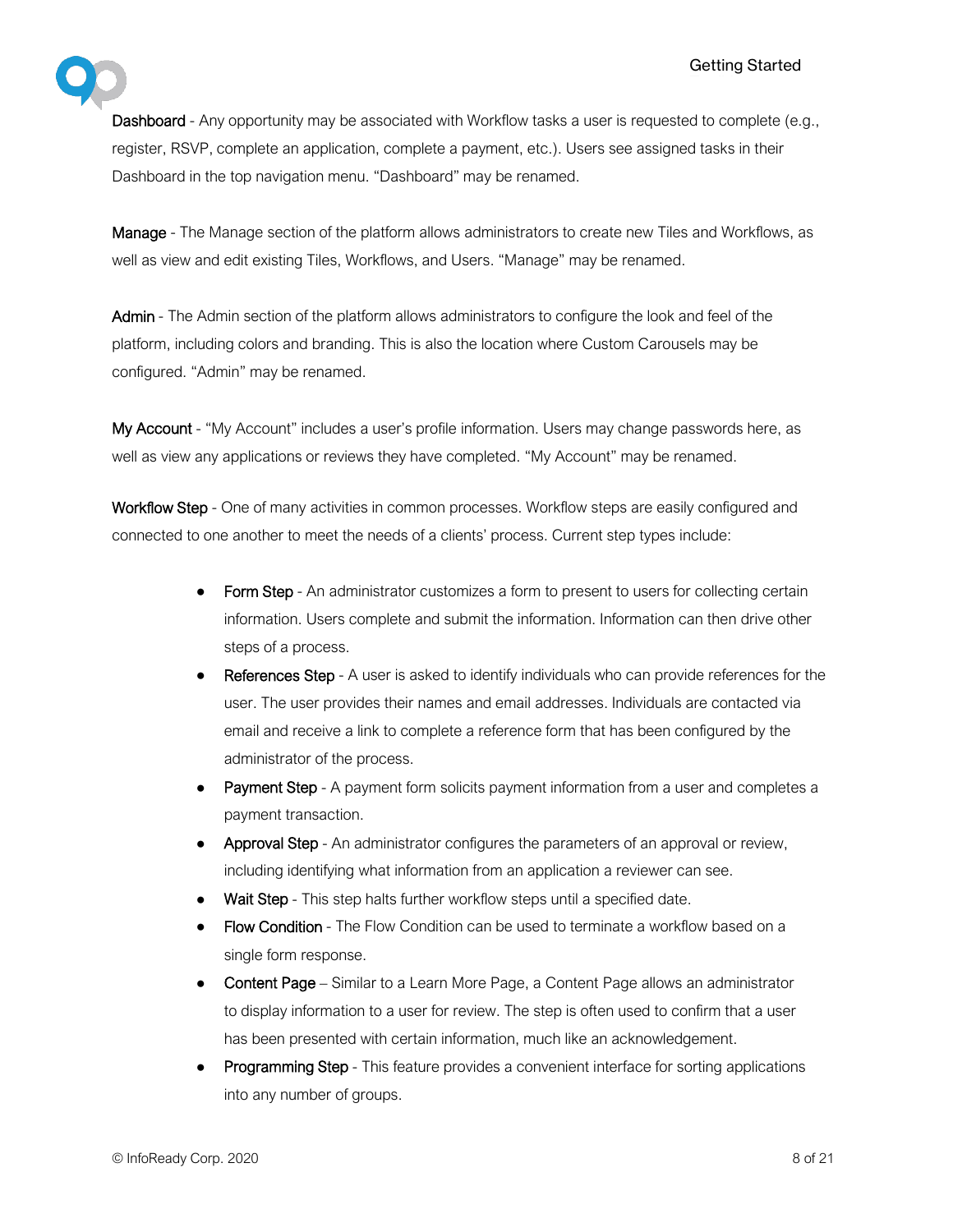

### <span id="page-8-0"></span>Where to Start - Crawl. Walk. Run.

Scale helps build awareness of your organization's opportunities, drive engagement with them, and generate insights into the relationships thus created. To these ends, Scale's power lay in its flexibility and extensibility. Unquestionably, there's a great deal of utility right "out-of-the-box", but the more you explore Scale and creatively apply it to additional elements and facets of your institution, the more you unleash its robustness and ultimate value. Of course, as with any new business tool, your implementation of Scale will involve people and processes – the "human factors" issues that can challenge and even compromise success.

Because our objective is *your* ultimate success, we've learned that projects may fail or generate resentment because they try to tackle too much too quickly. To that end, we've learned that InfoReady users are most successful when they adopt an incremental "crawl, walk, run" approach to implementation – that is, viewing technologies as *tools to help support success* rather than simply solutions to problems. While your implementation of Scale will begin with its configuration and creating opportunities within the Marketplace, overarching success will depend on your ability to generate excitement about, support for, and awareness of your project across the institution. Adopting an incremental approach will best support that success, so let's take a look at what your crawl, walk strategy might look like.

### Crawl

During the *crawl* phase, focus on immediate changes you can execute fairly quickly and easily. Changes should be within (or closely within) your authority to make. Typically, the emphasis here is on the *discovery*  and *organization* of existing opportunities into your Marketplace, followed by the *promotion* of the Marketplace itself and opportunities within it (For Workflow users, we generally don't recommended changing existing complex processes during the crawl phase.). This progression starts to generate the buy-in from others within the organization necessary to reach the *walk* phase – *highly* visible results seem to be a great motivator!). With that buy-in, the end of the crawl phase is the ideal time to engage *core*  constituents to get feedback, reevaluate next steps, and prepare to walk.

Pro Tip: It's tempting to try and plan out *all* opportunities you want to include in the Marketplace, how you want them to be organized, and how you want individuals to be able to find each through Scale's Advanced Search. It's best, though, to avoid that temptation and create quick wins by creating tiles for the most immediate opportunities. Then share the Marketplace with your team and with select constituents. You'll generate excitement as the Marketplace ceases to be an idea and begins to come to life. Offering opportunities for feedback is important, too, as these insights will be invaluable when you begin to organize the Marketplace.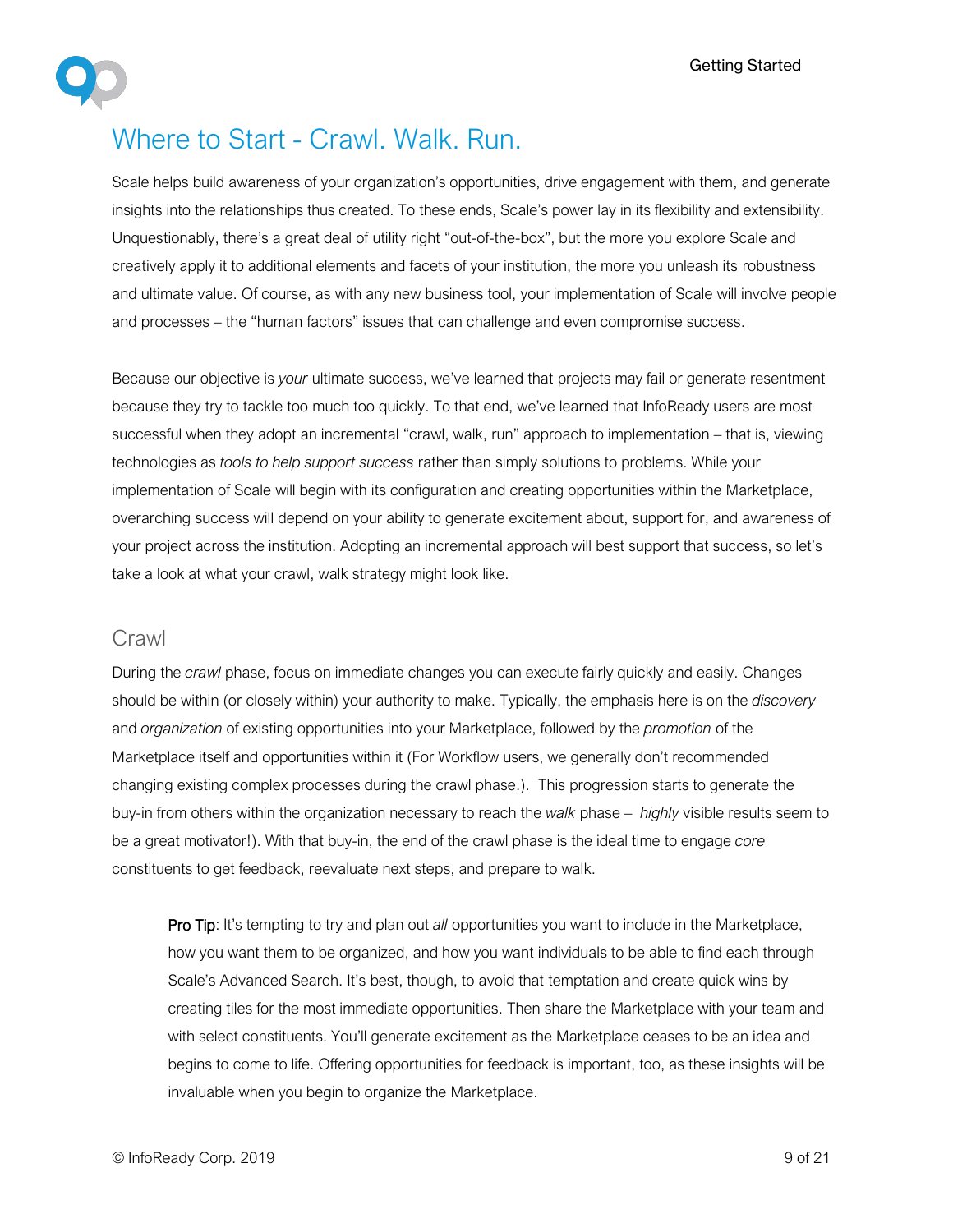

### Walk

You're ready to walk when a greater part of your organization is "on board" with the Marketplace – when they see the value and want in, too! Working together with this larger group, you might consider:

- How to streamline the creation and management of opportunities in the Marketplace
- What opportunities are not in the Marketplace but should be
- Who is engaged in the project and who isn't but needs to be
- How to enhance the organization of opportunities within the Marketplace
	- Reorganizing Carousels
	- Working with InfoReady to define and develop facets for Scale's Advanced Search
	- Implementing your first Scale Landing Pages
- Identifying lightweight processes that could be implemented with Scale Workflow (e.g., event registration, RSVPs, sign-ups, simple application and review processes).

At the end of the *walk* phase, you should see that buy-in from the end of the *crawl* phase transforming into greater collaboration in the promotion of opportunities across your organization. More constituents are discovering that that your Marketplace is where they should go to learn about all you have to offer and you're starting to see increased engagement through the cross-promotion of opportunities in the Marketplace. You're beginning to receive insights about the value of the opportunities you offer and who your organization is serving through those opportunities. You have the information you need to pick up the pace.

### Run

There are two key performance indicators of success with Scale that you're up and running:

- Individuals within your organization know that the successful promotion of their opportunities begins with promoting them in the Marketplace.
- Constituents know your Marketplace is the first stop in learning about all your organization has to offer.

If you are walking and ready to pick up the pace you might consider the following:

**Reorganize the Marketplace.** Work with InfoReady to take a look at your analytics. Take a step back to inspect all of the opportunities that have appeared in your Marketplace. For example, you may want to take a look at your Advanced Search facets: Are users finding the opportunities they're seeking? Are the keywords users search for matching up to the opportunities in your Marketplace? Are the right opportunities in the most appropriate Carousels? Are the Carousels ordered well? Is there a need for new Landing Pages? Taking the time to optimize Scale to enhance organization and the discovery of opportunities is critical to success for the obvious reason: If users can't find the opportunities they're seeking, they'll quickly disengage.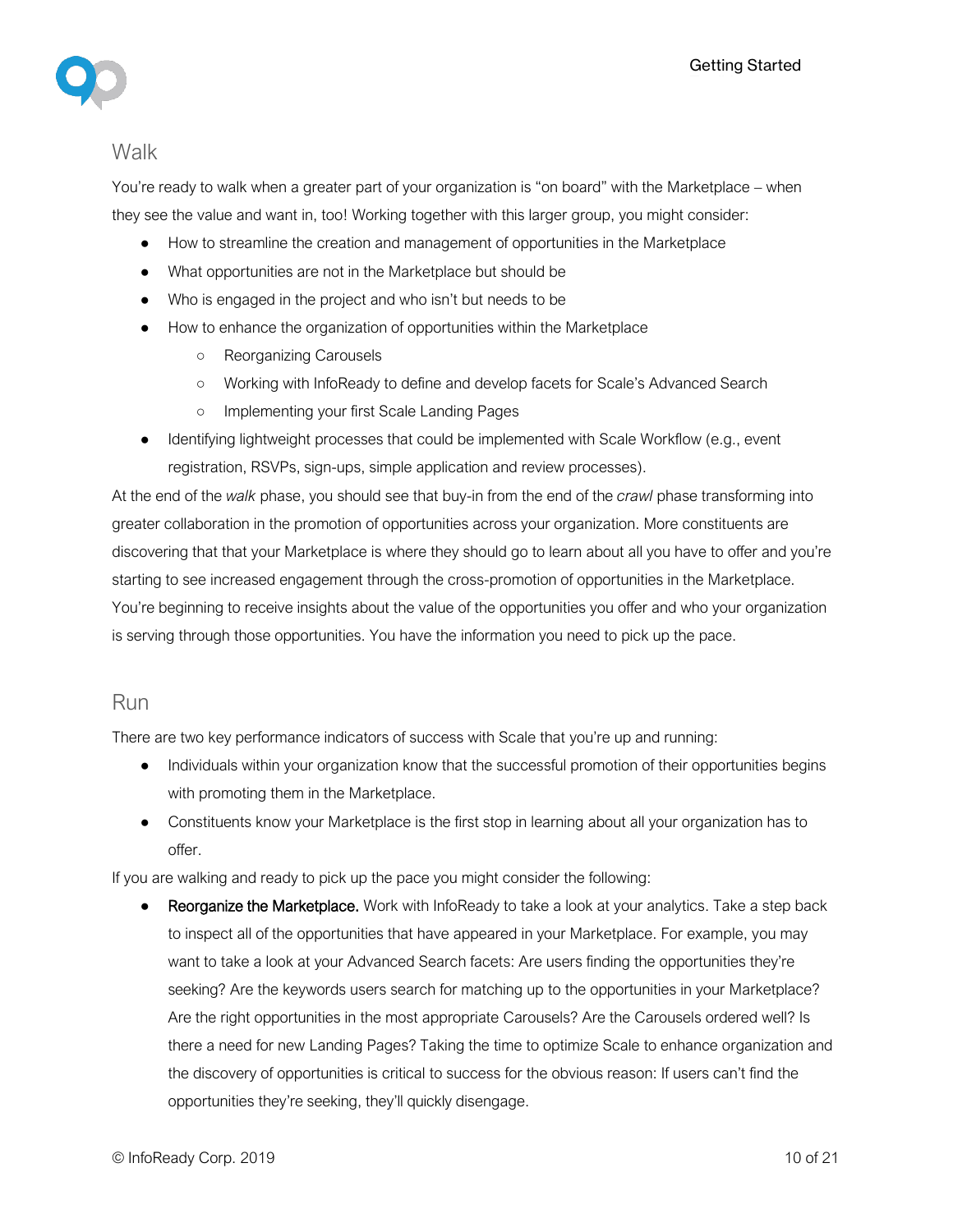

- Analyze Users. It's important to take a step back from time to time to look at *who is* and *who is not*  engaged:
	- *Are there any key constituencies you are not engaging?* Why are they not engaged? How might you engage them?
	- *Are there any unexpected surprises about who is using the platform?* How did they become engaged? Is there an opportunity to advance engagement?

Understanding your audiences is critical to engagement. Scale analytics can help refine your strategy to build more robust engagement. You may also consider engaging those constituencies that are not engaged directly. Using Scale Workflow to develop a survey that can be shared with these constituencies is one way to bring them into the platform and gain insight into their experience.

- Add more complex processes. Processes involve people, and the more complex the process, the more people are typically involved. As such, processes become an opportunity for engagement. If you are a Scale Workflow user, identify some critical or more complex processes you may want to replace, support, or enhance with Scale.
- Create new processes. Every process requires time and support. Perhaps there are business needs for which you have not had the time or resources to support. Or there may be processes (and the personnel involved in them) that could benefit from greater efficiency.
- Add Scale Workflow. If you are not a Workflow user and wish to drive greater engagement in the platform, it may be time to consider adding Workflow to Scale. Again, processes involve people. If people have to use the platform to complete a process--even the simplest of processes--you will drive awareness of the Marketplace and cross-promote other opportunities of which users may be unaware.

Before developing the *crawl, walk* strategy right for you, it's important to first develop your vision for Scale, as well as the tactical goals to realize that vision. In the following pages, you'll find some resources to support your planning.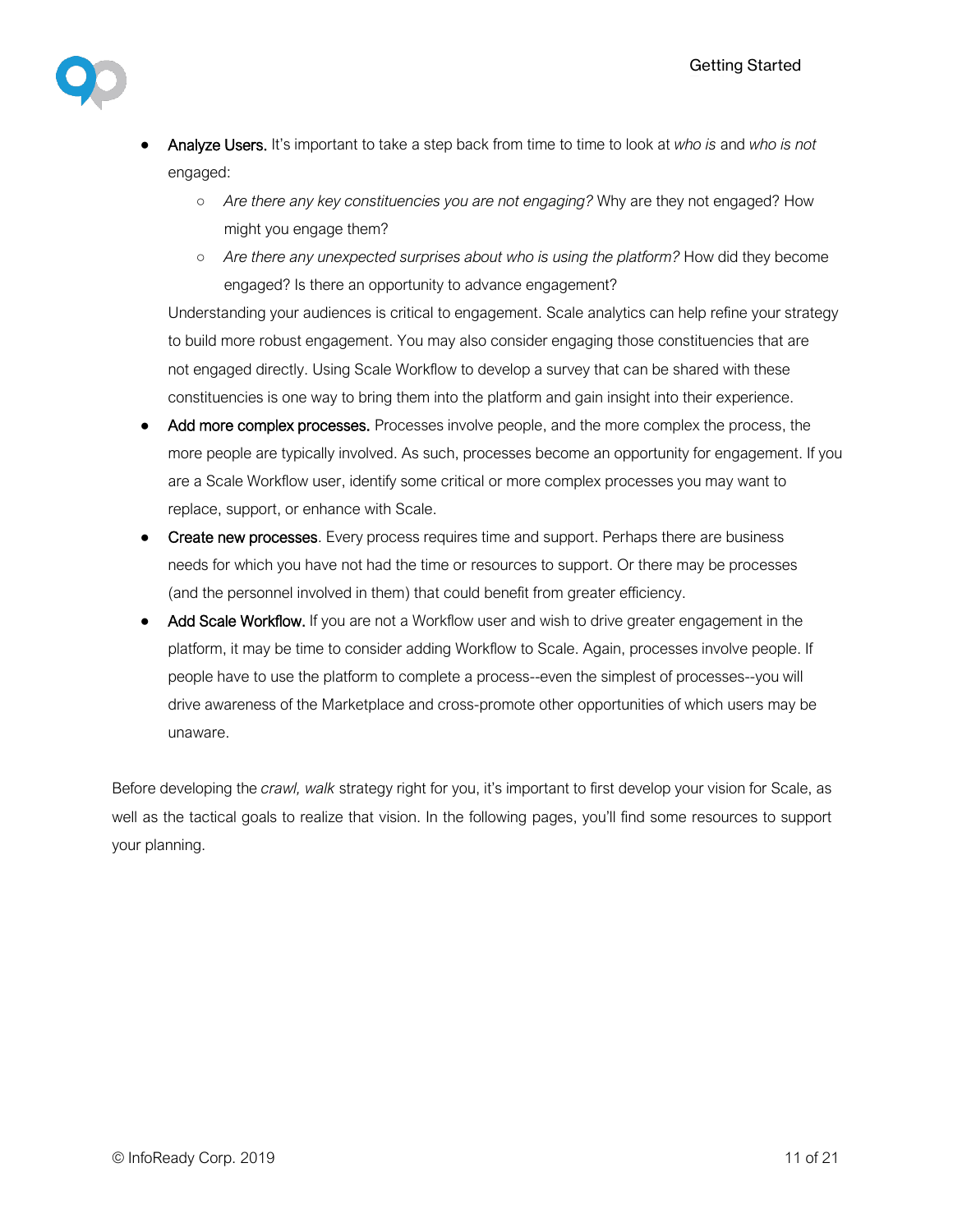# <span id="page-11-0"></span>Define Your Vision

When starting a new project, some organizations agonize over the vision statement to the point where it becomes a stumbling block to getting things off the ground. Seeking to avoid this problem, other organizations forego creating a vision statement altogether, opting instead to focus on the goals of the project. There are risks to this strategy, too:

- The goals need some orientation and context; the vision statement provides this.
- Without a vision statement, the scope of the project can quickly become too large *or* too small to make the intended impact.
- Forgetting the vision when making key decisions during the course of the project can lead to risky, unexpected, or unintended outcomes.

Your vision is simply a point of reference. It's likely not going to be 100% right, as there will be unforeseen circumstances and new information uncovered (a good problem!) along the way. However, referring to your vision statement will keep you in the direction of "right" and will almost certainly keep you from heading in the wrong direction. Consider the following the following prompts to help you get started with defining a 1-3 sentence vision for your implementation of InfoReady Scale:

- By implementing a Marketplace, we seek to...
- We wish to drive engagement by...
- We are striving to create greater access to opportunities to...
- Our Marketplace will...

*Begin to craft your vision statement below…*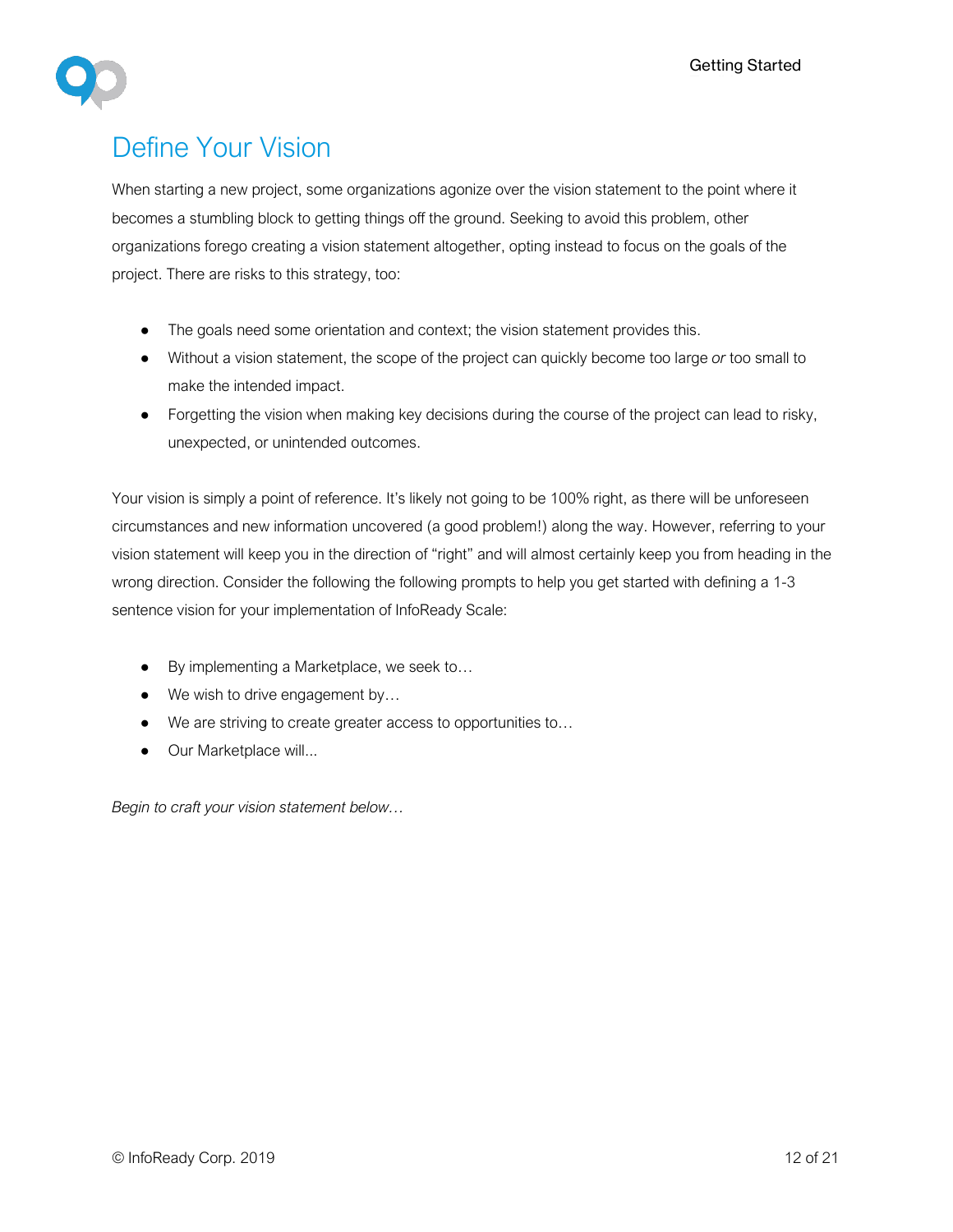# <span id="page-12-0"></span>Define Your Goals

Most often, organizations reach out to InfoReady because they are trying to solve a problem. Others reach out to InfoReady because they're seeking to create new opportunities. Regardless of your starting point, identifying the challenges and opportunities you seek to address with Scale – as well as any barriers or constraints – will be paramount to success.

Just as important as defining your goals is prioritizing them. For each goal, we recommend first identifying the phase of implementation you believe is most appropriate – crawl, walk or run – before developing a project timeline. Once you've identified the phase for each goal, you can take a step back and begin estimating a reasonable timeline for each phase. Your goals will define your timeline.

When working with our clients, we like to add one final note about identifying your goals: goals are fluid. There will be unforeseen circumstances that arise and new information discovered during the course of implementation. These will bring to light new challenges and unlock new opportunities that may require reprioritizing or amending your goals. These may also impact your timeline.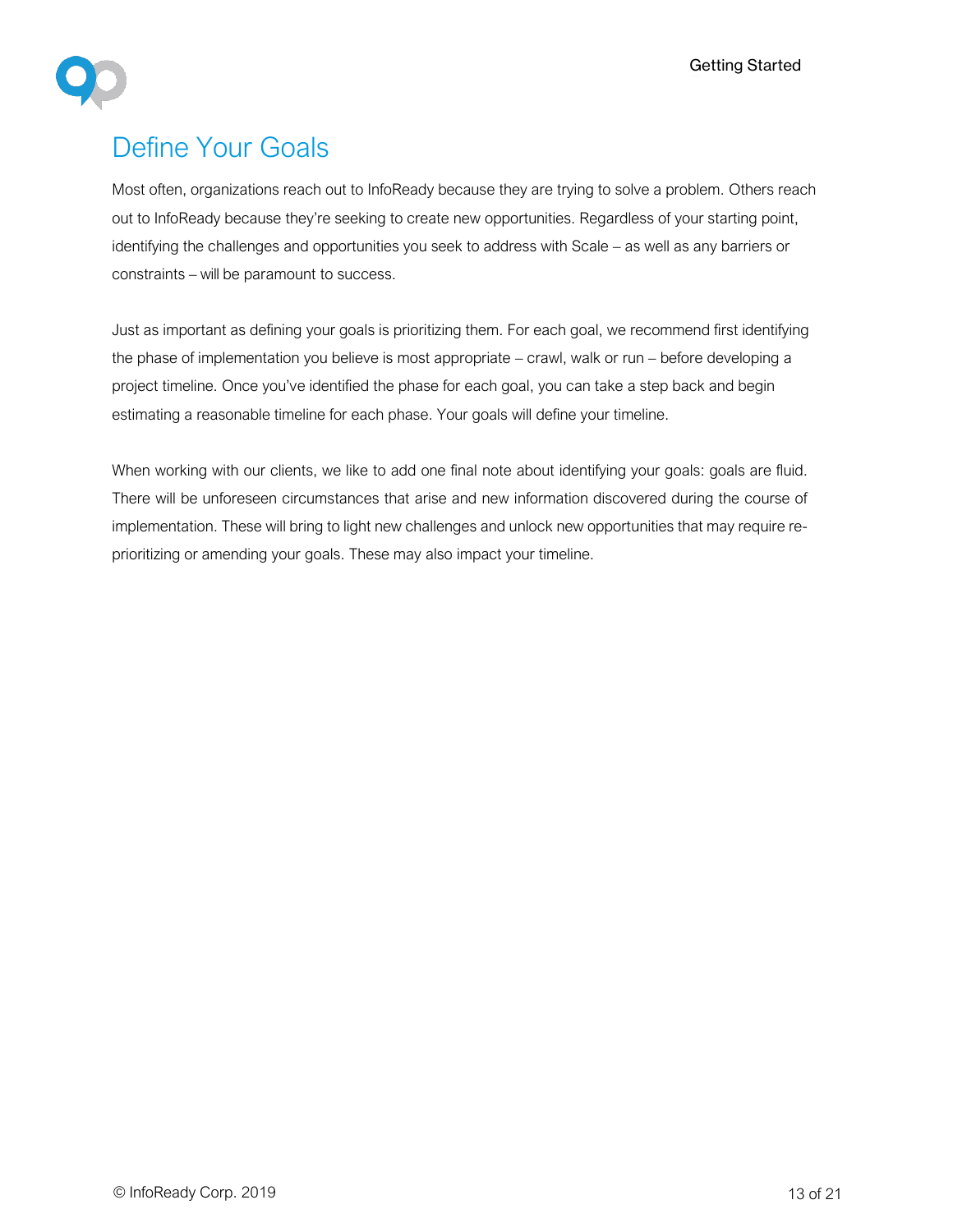

# <span id="page-13-0"></span>Map Your Key Processes

While your initial implementation in the crawl or walk stages may include only lightweight processes, it's never too early to start mapping the key business processes you're looking to create with Scale Workflow. As complex processes involve many individuals and transactions, it's generally the case that no single individual knows all the "ins and outs" of any process. Often enough, there are steps that happen "behind the scenes" that may not be well understood. Bringing together all the individuals involved in a process to map out the complete process is essential to preparing for Scale process implementation.

### Identify Who is Involved

There are any number of roles that individuals play within any process. In addition to identifying who is involved in a process, it's also important to identify the role of each individual. As you consider the individuals involved in your process, you might also consider the following roles.

- Process Owner This is the individual who is responsible for managing and overseeing the objectives and performance of a process. This individual also has the authority to make changes to the process to achieve process objectives.
- Data Owner Within a process, this is the individual responsible for determining what information goes in and comes out of the process, how that information is be collected (including format of questions, prompts, and data fields), and why that information is important for achieving the objectives of the process and any subsequent or higher level processes.
- Process Administrator/Manager This is the individual who is responsible for the day-to-day management of the process, including delegating assignments to process executors (defined below) regarding quality control, timing, etc.
- **Executor -** Executors are individuals responsible for performing essential activities within certain stages or steps of a process. Typical activities for executors include providing, reviewing or approving information within a stage or step of the process, processing information, or communicating with other executors and stakeholders within the process. Communication roles include verifying to stakeholders and/or other executors that information has been received, reviewed, approved, requires attention, etc. Individuals applying to, registering for, or requesting information through a process are also executors.
- Stakeholder There are often individuals or organizations outside of an organization who rely on the information gathered within or outcomes of a process for subsequent processes or analysis. These stakeholders should be included in your process mapping to ensure that your process enables or enhances their activities.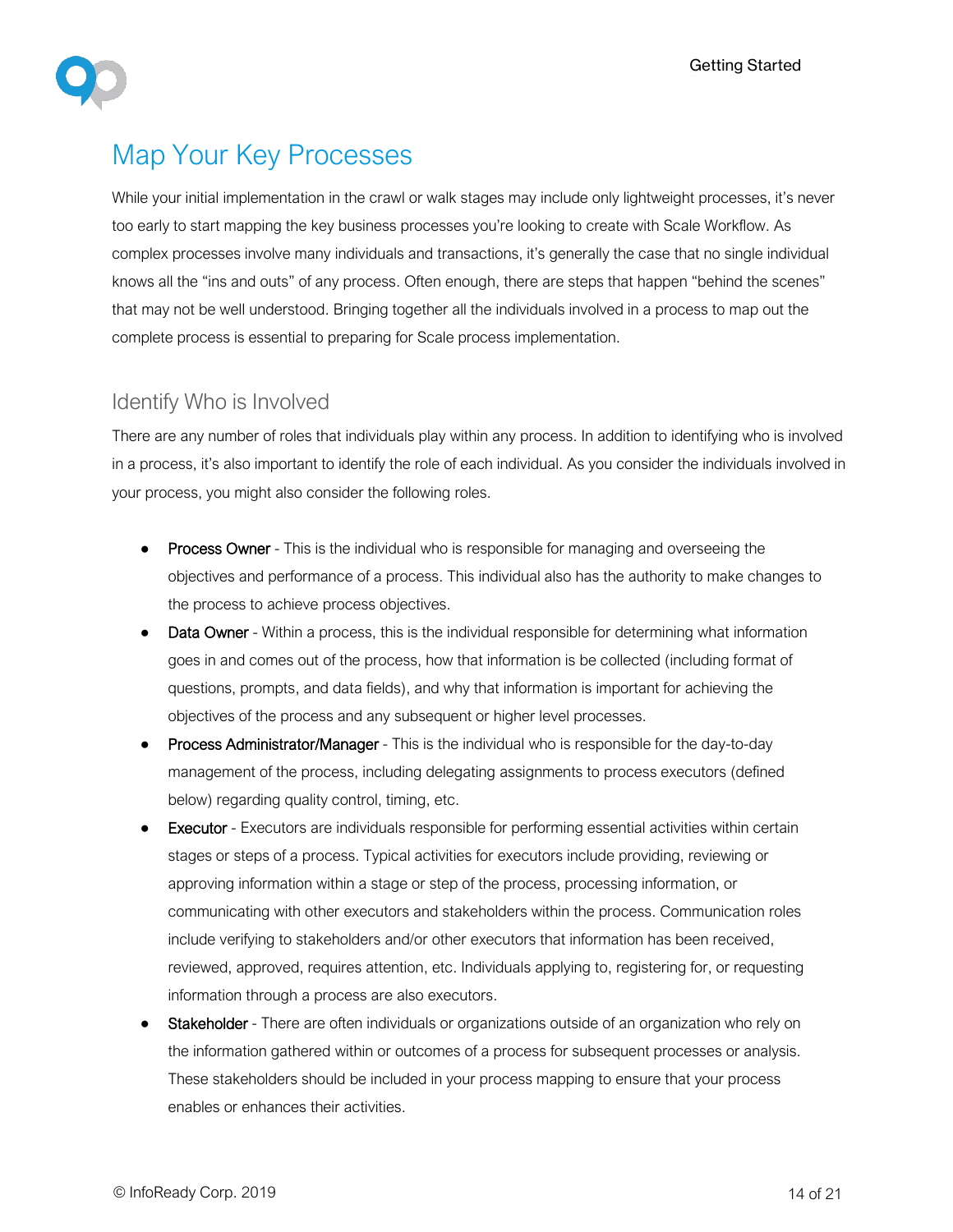

*Use the table below to identify a process, who's involved, and the role each individual plays in the process. Use the roles outlined above or describe the roles in ways that make the most sense to you.*

| Process:         |          |
|------------------|----------|
| Who is involved? | Role(s): |
|                  |          |
|                  |          |
|                  |          |
|                  |          |
|                  |          |
|                  |          |
|                  |          |
|                  |          |
|                  |          |
|                  |          |

### Map Your Process

There are many ways to map your process – from narratives to "sticky notes," chart paper, software, and others. At InfoReady, find it helpful to use a grid system and a narrative to map our processes (see the example below). While the tools are up to you, what's important are the steps you follow to create your map and the information your map conveys to others.

Follow these guidelines to help you map your process.

- 1. Determine the beginning and end points of the process.
- 2. Identify each step between the beginning and the end.
- 3. From beginning to end, for each step identify:
	- What triggers it
	- What happens within it
	- Who does it
	- How you know it's finished
	- Who needs to know when it begins, ends, or is incomplete, and how they are notified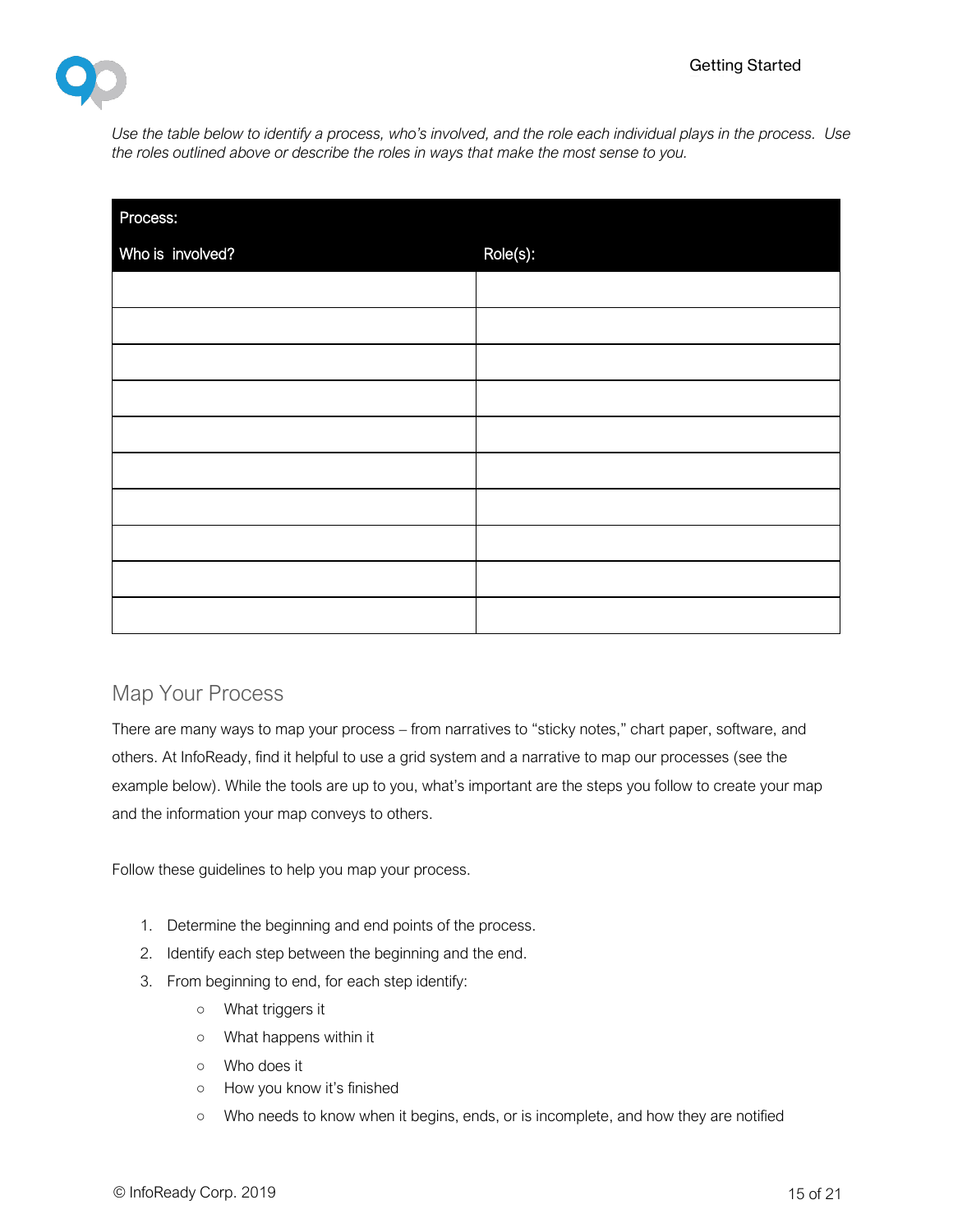

- 4. Put the steps in order
- 5. Review and edit with all involved to ensure accuracy
- 6. Identify pain points in the process and opportunities for improvement

#### *Remember, map your processes as they exist today, not how you envision them within Scale*.

#### *Example*

State University operates a program for current 9th through 11th grade students. The goals of the program are to identify and develop talent in science, technology, engineering, and mathematics (STEM) and to generate interest in applying to State. To achieve these goals, students must apply to participate in the program. It is offered twice every summer; each session is two weeks long and housing is provided. Due to space, funding, and staffing constraints, each session can accommodate only 30 students. Students may participate in the program only once.

*The Map*

| <b>Step 1:</b> The application becomes available to students online. |                                    |  |  |
|----------------------------------------------------------------------|------------------------------------|--|--|
| <b>Trigger:</b> January 1 of each year                               | Who does it? Marketing Coordinator |  |  |
|                                                                      |                                    |  |  |

What happens? The program manager provides the marketing coordinator with the web address for the new application. The marketing coordinator adds the link to the application on the program's website and includes an announcement on the Department's homepage. The announcement is distributed via email to high schools and high school teachers.

When is it complete? When the application link is available on the program website. Applications are accepted until the March 31st deadline.

#### Notifications:

- 1) The marketing coordinator emails the program manager when the link has been added to the program website and provides the website address of the page where the link is hosted.
- 2) Constituents receive announcement via email.
- 3) Print flyers are distributed to schools.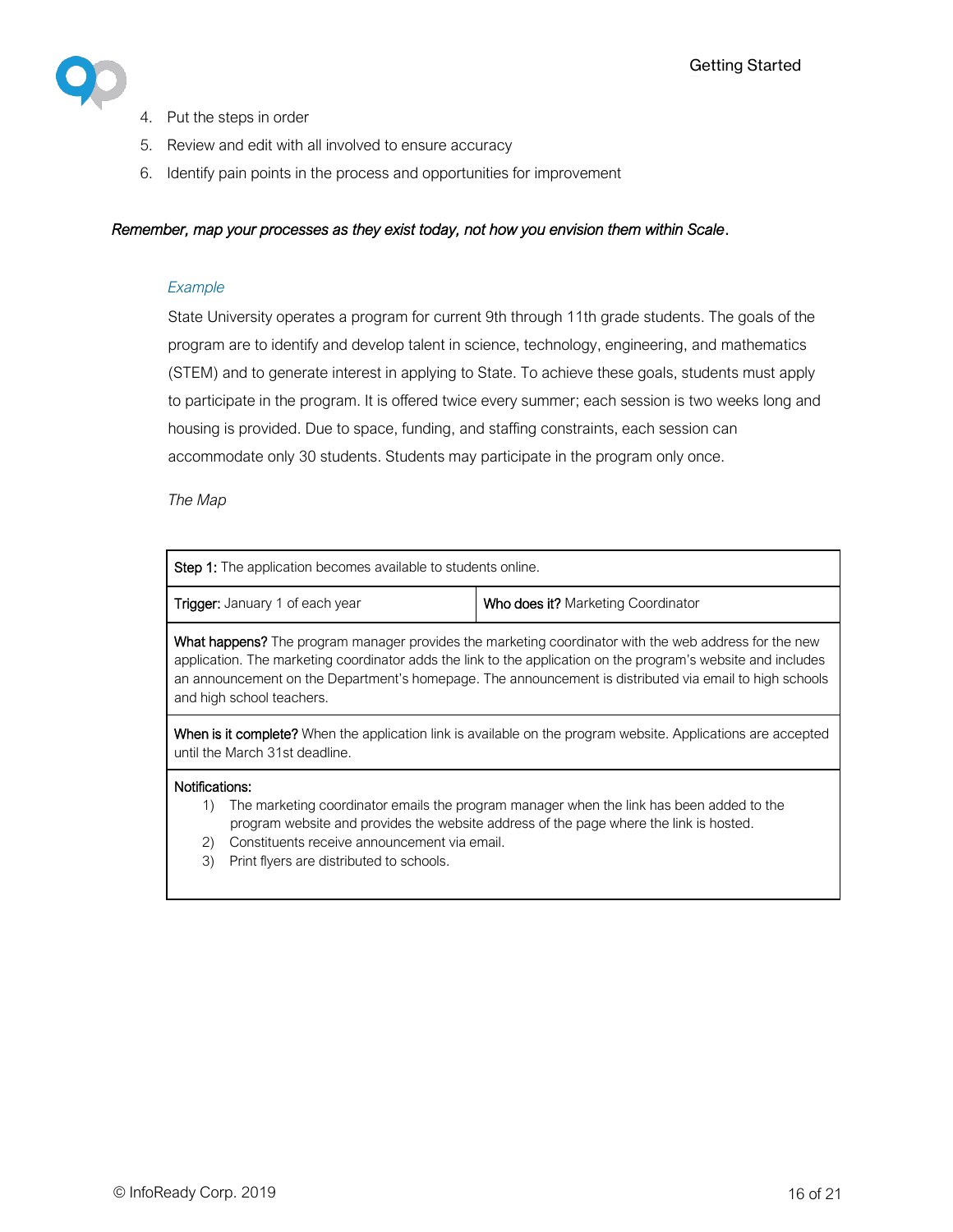Step 2: Students begin applications.

Trigger: Students Who does it? Students

I

What happens? Students are asked to provide biographic and demographic information about themselves and their parents/guardians. They are asked to write 3 short essays to express their interest in STEM, their college and career goals, and why they are interested in this program in particular. They are asked to provide contact information for two recent teachers who can attest to their interest in and aptitude for math and science. They identify which of the two sessions they prefer and are informed that if they are accepted to the program there is no guarantee that they will be assigned to their preferred session.

When is it complete? When the application and recommendations are complete.

Notifications: Teachers identified as recommenders receive an email with a request to complete and submit the recommendation form.

| Step 3: Students complete applications.                                                                                                                                                        |                                 | Step 4: Teachers complete recommendations.                                                                                                                                                                                                                                                                        |                          |
|------------------------------------------------------------------------------------------------------------------------------------------------------------------------------------------------|---------------------------------|-------------------------------------------------------------------------------------------------------------------------------------------------------------------------------------------------------------------------------------------------------------------------------------------------------------------|--------------------------|
| <b>Trigger: Students</b>                                                                                                                                                                       | Who does it?<br><b>Students</b> | Trigger: Program<br>Manager                                                                                                                                                                                                                                                                                       | Who does it?<br>Teachers |
| <b>What happens?</b> Students complete biographic<br>and demographic information about themselves<br>and their parents/guardians. They submit their 3<br>short essays via file upload.         |                                 | <b>What happens?</b> Until applications are complete, the<br>program manager monitors applications. As soon as<br>students identify teachers as recommenders, the<br>program manager emails the teachers to request their<br>recommendations. Teachers complete a form online to<br>submit their recommendations. |                          |
| When is it complete? When the application and<br>recommendations are complete.                                                                                                                 |                                 | When is it complete? When the recommendation is<br>completed and submitted and the program manager<br>has matched the recommendations to a student's<br>application.                                                                                                                                              |                          |
| <b>Notifications:</b> Students receive a message on<br>screen when their applications have been<br>submitted successfully; they also receive an email<br>confirming the successful submission. |                                 | <b>Notifications:</b> Teachers receive a message on screen<br>when they have submitted their recommendations<br>successfully; they also receive an email confirming the<br>successful submission.                                                                                                                 |                          |
|                                                                                                                                                                                                |                                 | <b>PAIN POINT:</b> This is a very time-consuming, manual<br>process. Ideally, teachers would be notified<br>automatically when students provide contact<br>information and applications would be matched up with<br>recommendations automatically when<br>recommendations are submitted.                          |                          |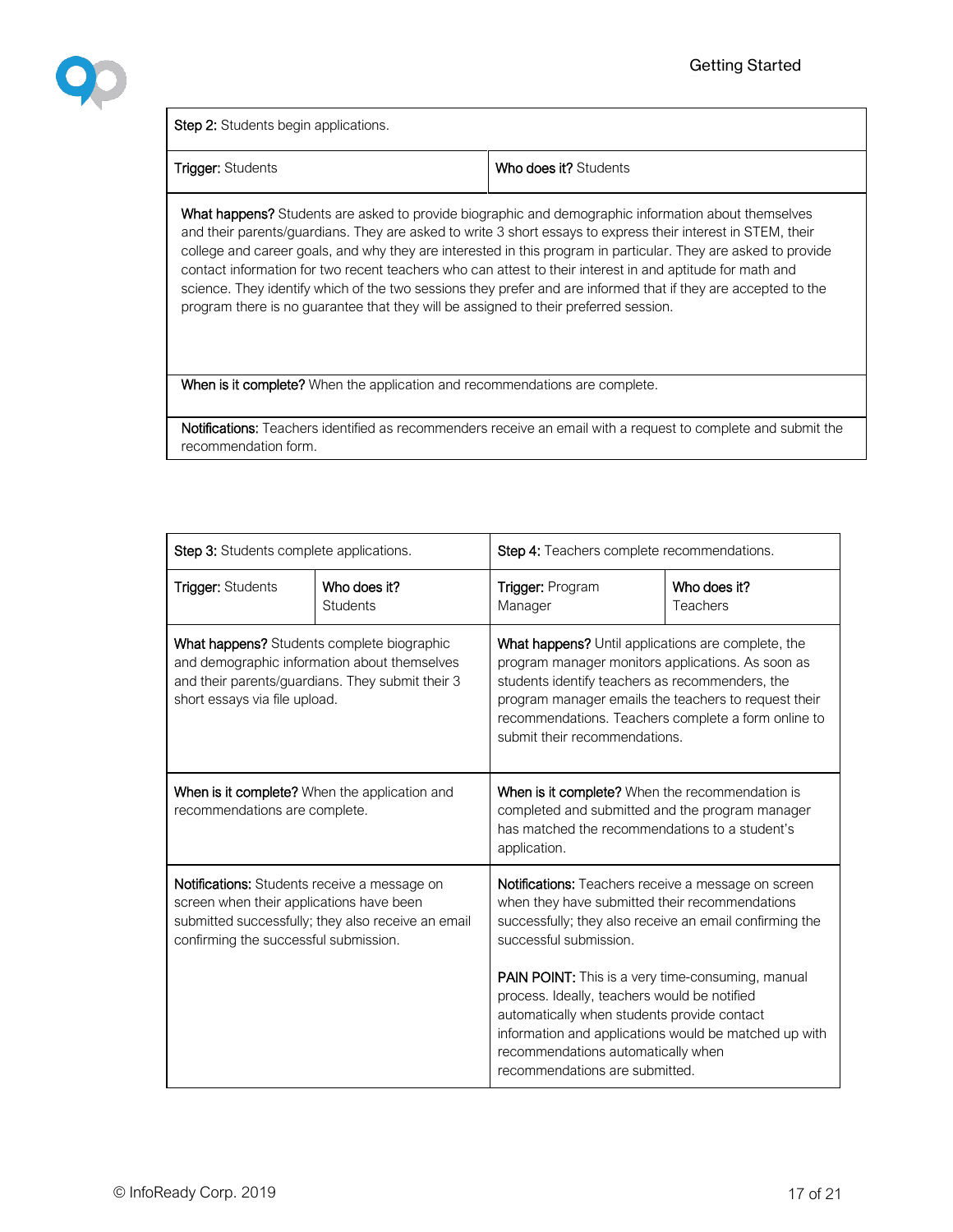

| <b>Step 1:</b> Completed applications are assembled for review. |              |  |
|-----------------------------------------------------------------|--------------|--|
| Trigger:                                                        | Who does it? |  |
| What happens?                                                   |              |  |
| When is it complete?                                            |              |  |
| Notifications:                                                  |              |  |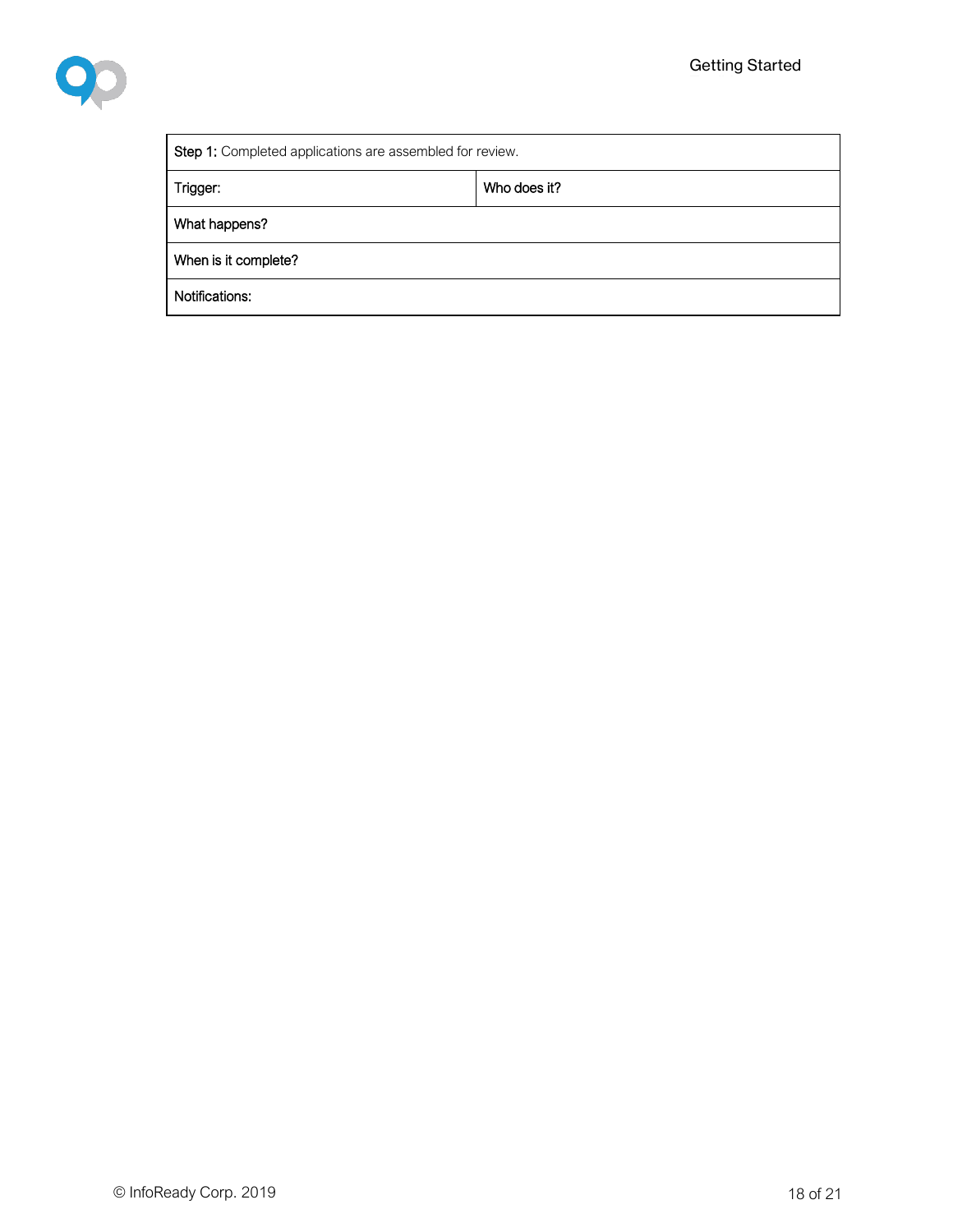# <span id="page-18-0"></span>Exercise: Develop Your Crawl, Walk, Run Timeline

**Timeline**